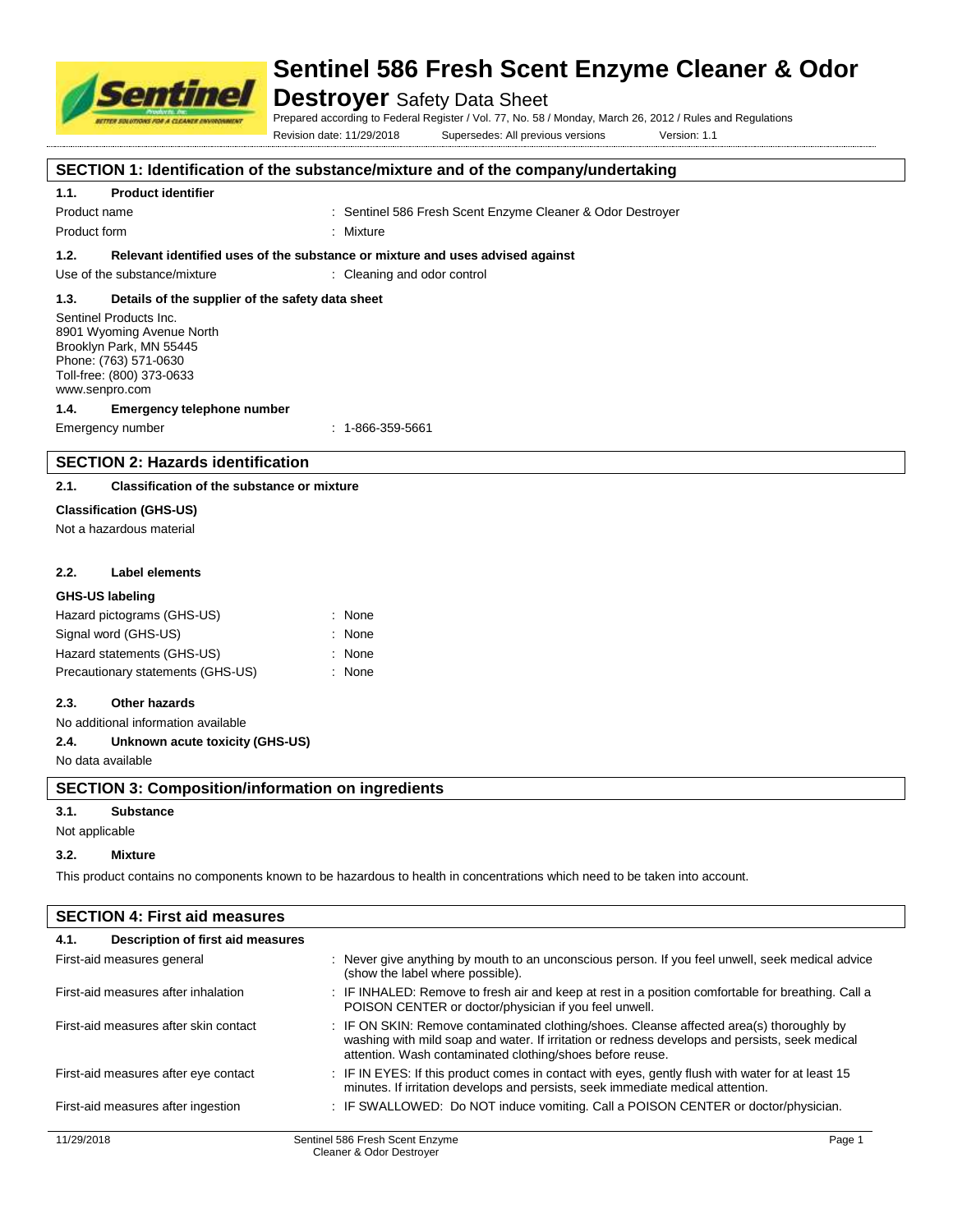Safety Data Sheet

Prepared according to Federal Register / Vol. 77, No. 58 / Monday, March 26, 2012 / Rules and Regulations

| 4.2.<br>Most important symptoms and effects, both acute and delayed |                                                                                                                                                                                            |  |  |
|---------------------------------------------------------------------|--------------------------------------------------------------------------------------------------------------------------------------------------------------------------------------------|--|--|
| Symptoms/injuries                                                   | : May be fatal if swallowed and enters airways.                                                                                                                                            |  |  |
| Symptoms/injuries after inhalation                                  | : Inhalation in high concentrations may cause irritation of the mucous membranes, may cause<br>headache. Aspiration of this material into the lungs may cause chemical pneumonia or death. |  |  |
| Symptoms/injuries after skin contact                                | : Contact may cause mild skin irritation. Persons with pre-existing skin disorders make be more<br>susceptible to the effects of this material.                                            |  |  |
| Symptoms/injuries after eye contact                                 | : Contact may cause irritation. Direct contact with the liquid or exposure to its vapors or mists may<br>cause burning, tearing or redness.                                                |  |  |
| Symptoms/injuries after ingestion                                   | : Gastric discomfort possible.                                                                                                                                                             |  |  |
| Chronic symptoms                                                    | : No data available.                                                                                                                                                                       |  |  |
|                                                                     |                                                                                                                                                                                            |  |  |

**4.3. Indication of any immediate medical attention and special treatment needed**

No additional information available

|                         | <b>SECTION 5: Firefighting measures</b>               |                                                                                                                                                                         |
|-------------------------|-------------------------------------------------------|-------------------------------------------------------------------------------------------------------------------------------------------------------------------------|
| 5.1.                    | <b>Extinguishing media</b>                            |                                                                                                                                                                         |
|                         | Suitable extinguishing media                          | : Dry chemical. Carbon dioxide. Foam.                                                                                                                                   |
| 5.2.                    | Special hazards arising from the substance or mixture |                                                                                                                                                                         |
| <b>Explosion hazard</b> |                                                       | : None.                                                                                                                                                                 |
| Reactivity              |                                                       | : No dangerous reactions known under normal conditions of use.                                                                                                          |
| 5.3.                    | <b>Advice for firefighters</b>                        |                                                                                                                                                                         |
|                         | Firefighting instructions                             | : Use water spray or fog for cooling exposed containers. Exercise caution when fighting any<br>chemical fire. Do not dispose of fire-fighting water in the environment. |
|                         | Protection during firefighting                        | : Do not enter fire area without proper protective equipment, including respiratory protection.                                                                         |
|                         |                                                       |                                                                                                                                                                         |

## **SECTION 6: Accidental release measures**

**For situations where release to the environment is not the intended use.**

#### **6.1. Personal precautions, protective equipment and emergency procedures**

|        | General measures                                         | : Soak or mop up as much as possible, then flush residue with a large volume of water.                                             |
|--------|----------------------------------------------------------|------------------------------------------------------------------------------------------------------------------------------------|
| 6.1.1. | For non-emergency personnel                              |                                                                                                                                    |
|        | Protective equipment                                     | : Wear Protective equipment as described in Section 8.                                                                             |
|        | Emergency procedures                                     | : Evacuate unnecessary personnel.                                                                                                  |
| 6.1.2. | For emergency responders                                 |                                                                                                                                    |
|        | Protective equipment                                     | : Wear suitable protective clothing, gloves and eye or face protection. Approved supplied-air<br>respirator, in case of emergency. |
| 6.2.   | <b>Environmental precautions</b>                         |                                                                                                                                    |
|        | Refer to protective measures listed in sections 7 and 8. |                                                                                                                                    |
| 6.3.   | Methods and material for containment and cleaning up     |                                                                                                                                    |

| For containment         | : Prevent further leakage or spillage if safe to do so.                                                                                                                                                                                                       |
|-------------------------|---------------------------------------------------------------------------------------------------------------------------------------------------------------------------------------------------------------------------------------------------------------|
| Methods for cleaning up | : Mop up, or soak up spills with inert solids, such as clay or diatomaceous earth as soon as<br>possible. Place in a suitable container for disposal in accordance with the waste regulations (see<br>Section 13). Flush residues with large volume of water. |

#### **6.4. Reference to other sections**

No additional information available

|            | <b>SECTION 7: Handling and storage</b> |                                                                                                                                                                                                                               |     |
|------------|----------------------------------------|-------------------------------------------------------------------------------------------------------------------------------------------------------------------------------------------------------------------------------|-----|
| 7.1.       | Precautions for safe handling          |                                                                                                                                                                                                                               |     |
|            | Precautions for safe handling          | : Do not handle until all safety precautions have been read and understood. Wash hands and<br>other exposed areas with mild soap and water before eating, drinking or smoking and when<br>leaving work. Do not breathe mists. |     |
| 7.2.       |                                        | Conditions for safe storage, including any incompatibilities                                                                                                                                                                  |     |
|            | Storage conditions                     | : Keep only in the original container in a cool, well ventilated place away from: Heat sources. Keep<br>container closed when not in use. Do not allow to freeze, as container may burst.                                     |     |
| 11/29/2018 |                                        | Sentinel 586 Enzyme Cleaner & Odor<br>Destrover                                                                                                                                                                               | 2/6 |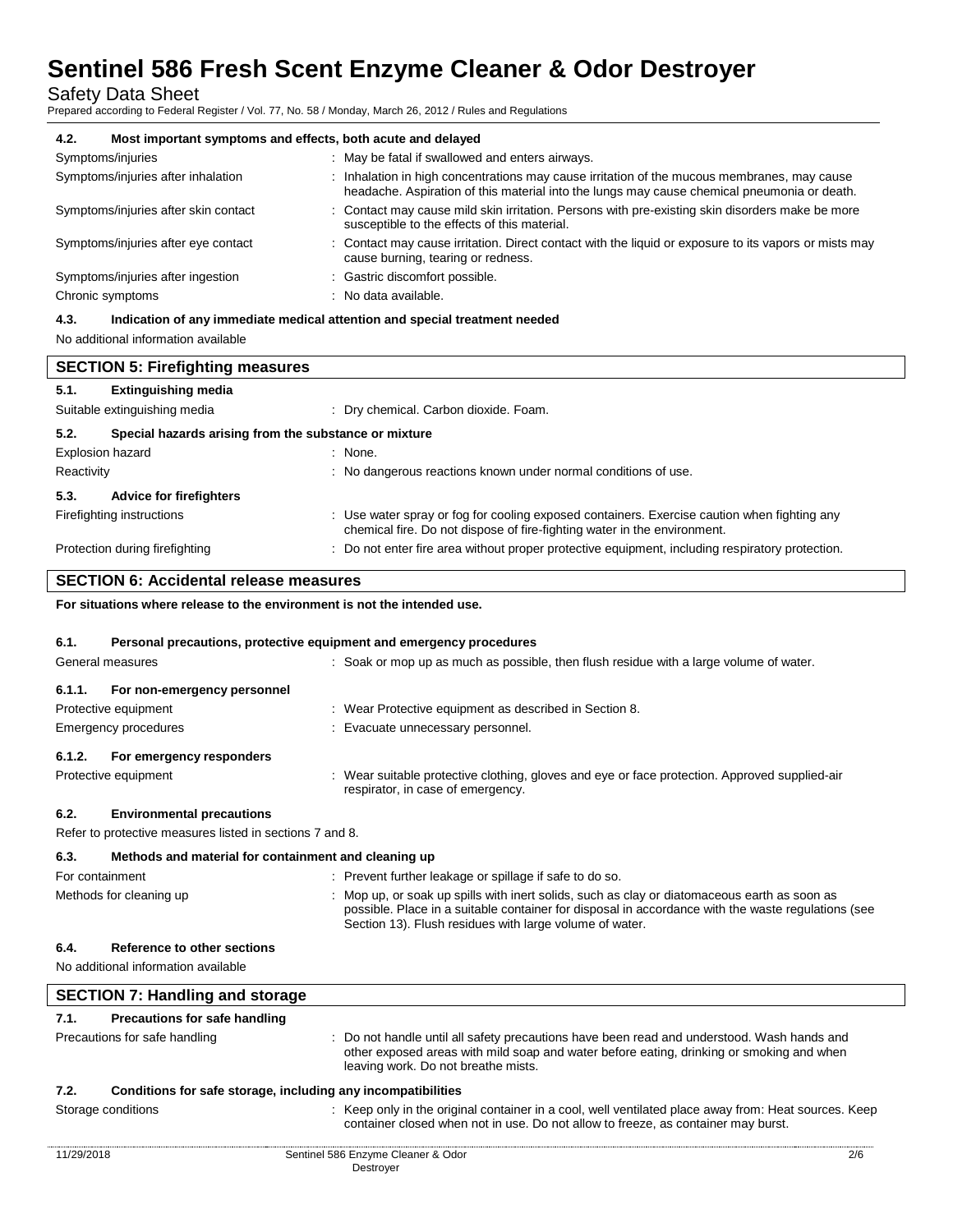Safety Data Sheet

Prepared according to Federal Register / Vol. 77, No. 58 / Monday, March 26, 2012 / Rules and Regulations

### **7.3. Specific end use(s)**

No additional information available

|                                   | <b>SECTION 8: Exposure controls/personal protection</b>                                                                                                                                                                                                                                                 |  |  |
|-----------------------------------|---------------------------------------------------------------------------------------------------------------------------------------------------------------------------------------------------------------------------------------------------------------------------------------------------------|--|--|
| 8.1.<br><b>Control parameters</b> |                                                                                                                                                                                                                                                                                                         |  |  |
| OEL's not established.            |                                                                                                                                                                                                                                                                                                         |  |  |
| 8.2.<br><b>Exposure controls</b>  |                                                                                                                                                                                                                                                                                                         |  |  |
| Appropriate engineering controls  | Ensure adequate ventilation in confined areas.                                                                                                                                                                                                                                                          |  |  |
| Personal protective equipment     | Gloves. Protective goggles.                                                                                                                                                                                                                                                                             |  |  |
| Hand protection                   | Use gloves chemically resistant to this material when prolonged or repeated contact could<br>occur. Gloves should be classified under Standard EN 374 or ASTM F1296. Suggested glove<br>materials are: Neoprene, Nitrile/butadiene rubber, Polyethylene, Ethyl vinyl alcohol laminate,<br>PVC or vinyl. |  |  |
| Eye protection                    | Eye protection should be worn when possibility exists for eye contact due to spraying liquid or<br>airborne particles. Use good industrial practice to avoid eye contact.                                                                                                                               |  |  |
| Skin and body protection          | No protection required.                                                                                                                                                                                                                                                                                 |  |  |
| Respiratory protection            | No protection required.                                                                                                                                                                                                                                                                                 |  |  |

# **SECTION 9: Physical and chemical properties**

| 9.1.                        | Information on basic physical and chemical properties |                     |
|-----------------------------|-------------------------------------------------------|---------------------|
| Physical state              |                                                       | : Liquid            |
| Appearance                  |                                                       | : Clear             |
| Color                       |                                                       | None                |
| Odor                        |                                                       | Slight              |
| <b>Odor Threshold</b>       |                                                       | No data available   |
| рH                          |                                                       | $: 6.5 - 7.5$       |
|                             | Relative evaporation rate (butyl acetate=1)           | : Slower than ether |
| Melting point               |                                                       | : No data available |
| Freezing point              |                                                       | : $0 °C$ (32 °F)    |
| Boiling point               |                                                       | : >100 °C (212 °F)  |
| Flash point                 |                                                       | None to boiling     |
|                             | Self ignition temperature                             | No data available   |
|                             | Decomposition temperature                             | No data available   |
|                             | Flammability (solid, gas)                             | No data available   |
| Vapor pressure              |                                                       | No data available   |
|                             | Relative vapor density at 20 °C                       | : No data available |
| Relative density            |                                                       | No data available   |
| Solubility                  |                                                       | No data available   |
| Log Pow                     |                                                       | No data available   |
| Log Kow                     |                                                       | No data available   |
| Viscosity, kinematic        |                                                       | No data available   |
| Viscosity, dynamic          |                                                       | No data available   |
| <b>Explosive properties</b> |                                                       | No data available   |
| Oxidizing properties        |                                                       | No data available   |
| <b>Explosive limits</b>     |                                                       | : No data available |

### **SECTION 10: Stability and reactivity**

#### **10.1. Reactivity**

No dangerous reactions known under normal conditions of use.

### **10.2. Chemical stability**

Stable under recommended handling and storage conditions (see section 7).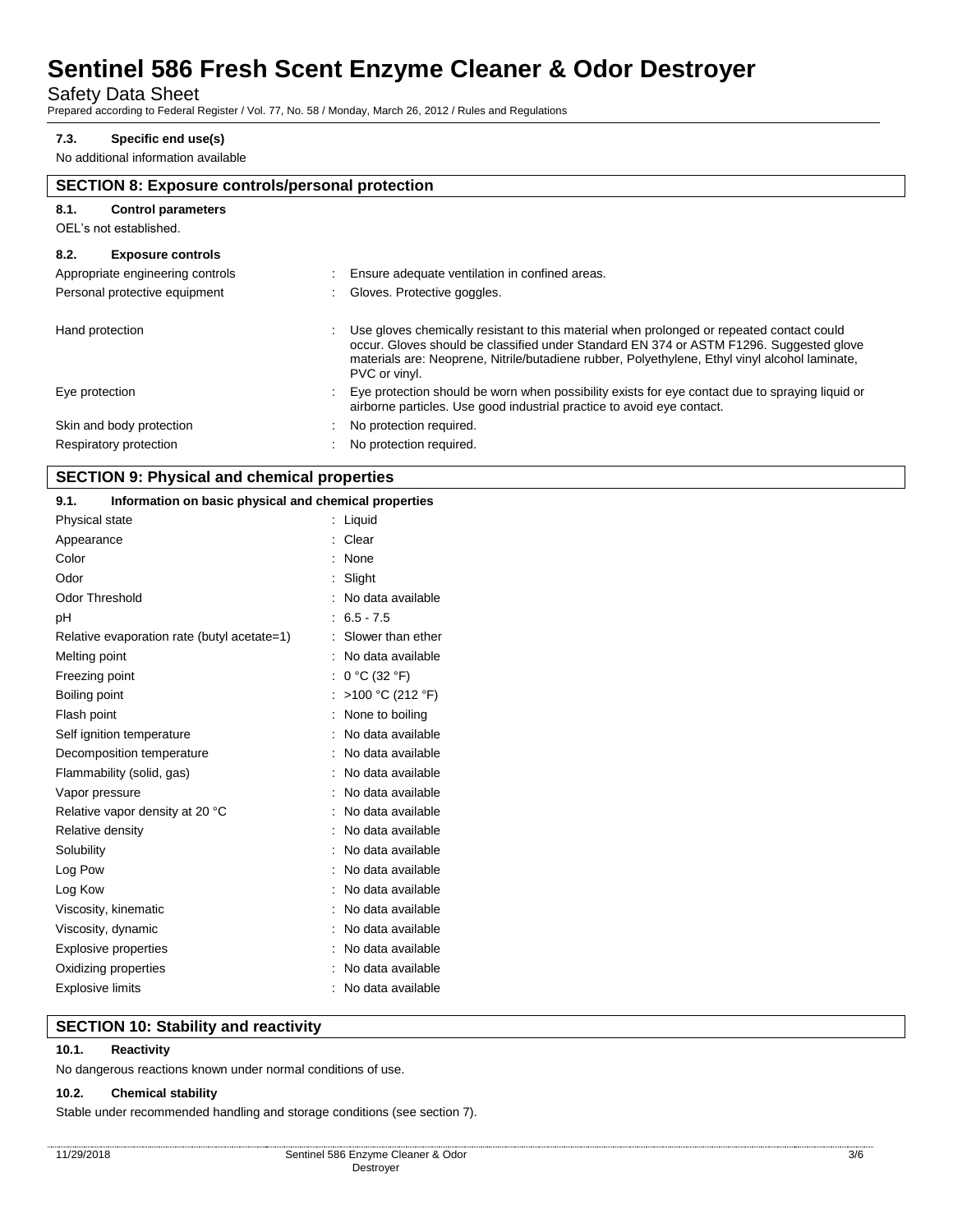Safety Data Sheet

Prepared according to Federal Register / Vol. 77, No. 58 / Monday, March 26, 2012 / Rules and Regulations

#### **10.3. Possibility of hazardous reactions**

None known.

### **10.4. Conditions to avoid**

Heat, freezing.

#### **10.5. Incompatible materials**

None known.

#### **10.6. Hazardous decomposition products**

Thermal decomposition generates : Oxides of carbon and nitrogen.

| <b>SECTION 11: Toxicological information</b> |                                      |  |  |  |
|----------------------------------------------|--------------------------------------|--|--|--|
| 11.1.                                        | Information on toxicological effects |  |  |  |
| Acute toxicity                               | : Not classified                     |  |  |  |
| Skin corrosion/irritation                    | : Not classified                     |  |  |  |
| Serious eye damage/irritation                | : Not classified                     |  |  |  |
| Respiratory or skin sensitization            | : Not classified                     |  |  |  |
| Germ cell mutagenicity                       | : Not classified                     |  |  |  |
| Carcinogenicity                              | : Not classified                     |  |  |  |
| Reproductive toxicity                        | : Not classified                     |  |  |  |

| Specific target organ toxicity (single exposure)      | : Not classified                                                                                                                                                       |
|-------------------------------------------------------|------------------------------------------------------------------------------------------------------------------------------------------------------------------------|
| Specific target organ toxicity (repeated<br>exposure) | : Not classified                                                                                                                                                       |
| Aspiration hazard                                     | : May be fatal if swallowed and enters airways.                                                                                                                        |
| Symptoms/injuries after inhalation                    | : Inhalation in high concentrations may cause irritation of the mucous membranes. Aspiration of<br>this material into the lungs may cause chemical pneumonia or death. |
| Symptoms/injuries after skin contact                  | : Contact may cause irritation.                                                                                                                                        |
| Symptoms/injuries after eye contact                   | : Contact may cause irritation.                                                                                                                                        |
| Symptoms/injuries after ingestion                     | : May cause gastric discomfort.                                                                                                                                        |
| Chronic symptoms                                      | : No data available.                                                                                                                                                   |

### **SECTION 12: Ecological information**

#### **12.1. Toxicity**

No additional information available

#### **12.2. Persistence and degradability**

No additional information available

#### **12.3. Bioaccumulative potential**

No additional information available

#### **12.4. Mobility in soil**

No additional information available

#### **12.5. Other adverse effects**

No additional information available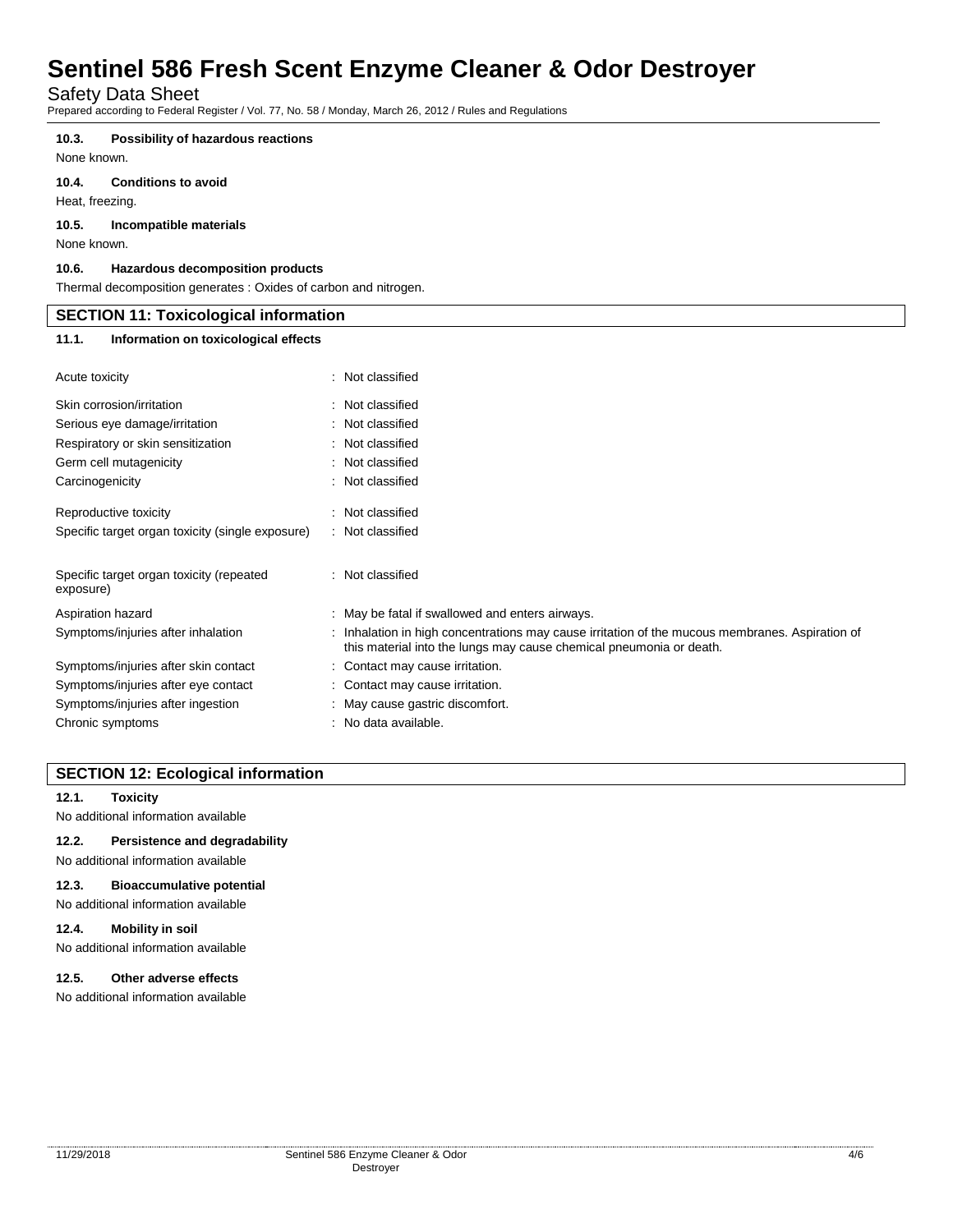Safety Data Sheet

Prepared according to Federal Register / Vol. 77, No. 58 / Monday, March 26, 2012 / Rules and Regulations

| <b>SECTION 13: Disposal considerations</b> |                                                                                                                                                                                                                                                                                                                                                                                                                                                                                                                                                                                                                 |
|--------------------------------------------|-----------------------------------------------------------------------------------------------------------------------------------------------------------------------------------------------------------------------------------------------------------------------------------------------------------------------------------------------------------------------------------------------------------------------------------------------------------------------------------------------------------------------------------------------------------------------------------------------------------------|
| Waste treatment methods<br>13.1.           |                                                                                                                                                                                                                                                                                                                                                                                                                                                                                                                                                                                                                 |
| Waste disposal recommendations             | Dispose of in accordance with national, state and local regulations. This material, as supplied, is<br>not a hazardous waste according to Federal Regulations (40 CFR 261). This material could<br>become a hazardous waste if it is mixed with or otherwise comes in contact with a hazardous<br>waste, if chemical additions are made to this material, or if the material is processed or otherwise<br>altered. Consult 40 CFR 261 to determine whether the altered material is a hazardous waste. It is<br>the waste generator's responsibility to determine if a particular waste is hazardous under RCRA. |
| <b>SECTION 14: Transport information</b>   |                                                                                                                                                                                                                                                                                                                                                                                                                                                                                                                                                                                                                 |

| In accordance with DOT                               |                     |
|------------------------------------------------------|---------------------|
| Transport document description                       | : Cleaning Compound |
| Department of Transportation (DOT) Hazard<br>Classes | : Not Regulated     |

**Transport by sea**

No additional information available

#### **Air transport**

No additional information available In accordance with ADR / RID / IMDG / IATA / ADN

# **SECTION 15: Regulatory information**

| 15.1. US Federal regulations                                                                                        |                     |  |  |
|---------------------------------------------------------------------------------------------------------------------|---------------------|--|--|
| Sentinel Sentinel 586 Fresh Scent Enzyme Cleaner & Odor Destroyer                                                   |                     |  |  |
| SARA Section 311/312 Hazard Classes                                                                                 | Acute Health Hazard |  |  |
| All components are listed or exempt from listing on the United States TSCA (Toxic Substances Control Act) inventory |                     |  |  |

#### **CANADA**

No additional information available

#### **15.2.2. National regulations**

No additional information available

### **15.3. US State regulations**

#### **California Proposition 65**

This product does not contain any components known to the state of California to cause cancer or reproductive harm.

| <b>SECTION 16: Other information</b> |                                                                                                      |
|--------------------------------------|------------------------------------------------------------------------------------------------------|
| Indication of changes                | Revision 1.1 – 29 November 2018 - Clarification in sections 6, 13.<br>٠                              |
| Other information                    | : Author, KAD                                                                                        |
| NFPA health hazard                   | : 1 Exposure could cause irritation but only minor residual<br>injury even if no treatment is given. |
| NFPA fire hazard                     | : 0 - Materials that will not burn under typical fire conditions.                                    |
| NFPA reactivity                      | : 0 - Normally stable, even under fire exposure conditions,<br>and are not reactive with water.      |